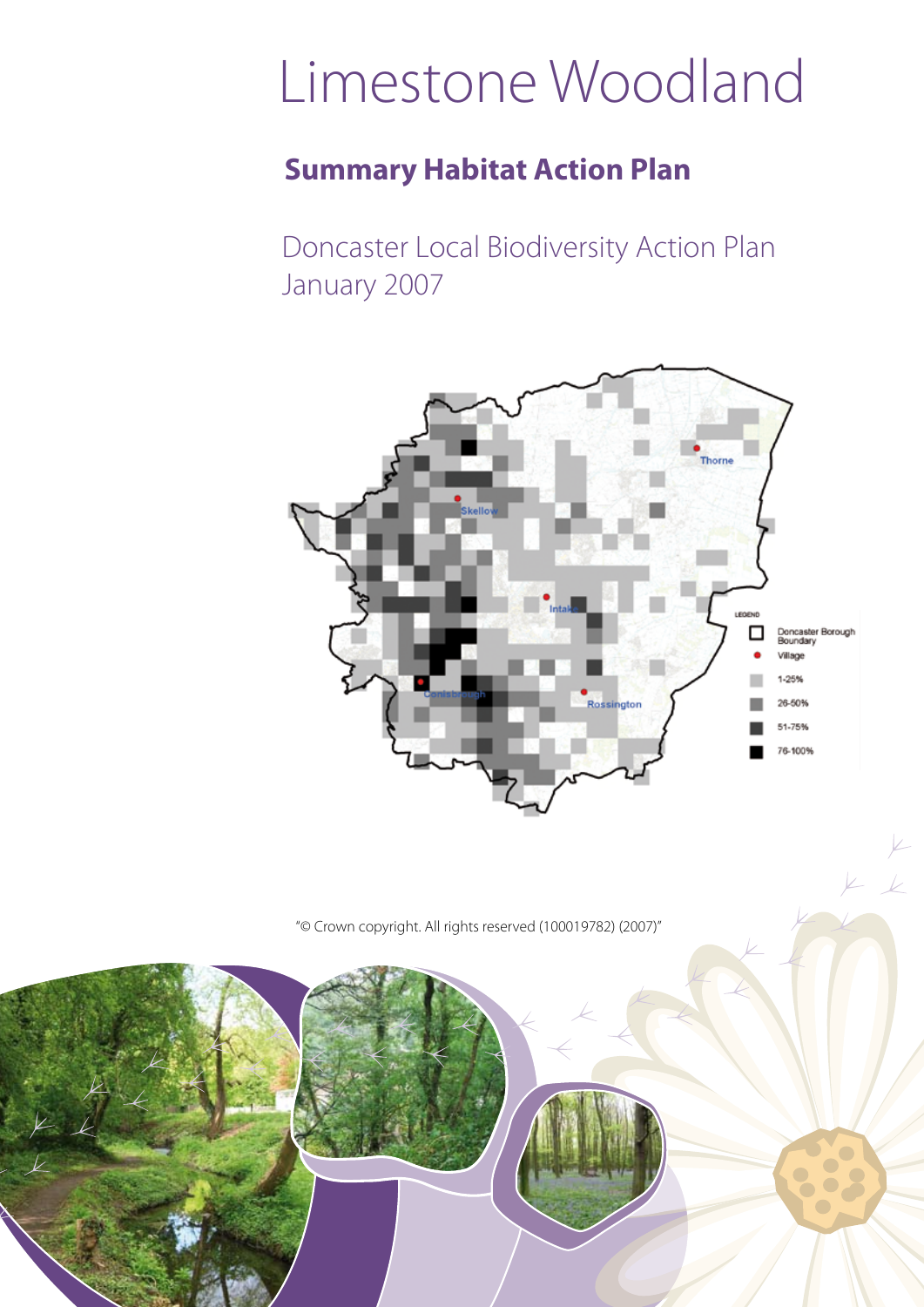

### 1 Habitat description

The Southern Magnesian Limestone Natural Area is of very restricted extent in the British Isles, being limited to a narrow band that stretches from Ripon in the north to Nottingham in the south. The Domesday Book records this limestone area as having particularly fertile soils. Historically the increasing cultivation of arable crops resulted in extensive woodland clearance from most areas, although semi-natural woodlands survived in the more inaccessible river gorges and escarpments, or as part of private hunting grounds, and later as part of large country estates.

The limestone supports South Yorkshire's richest woodlands. A distinctive assemblage of tree species typically includes ash, wych elm, lime and yew, with some oak and hazel. The limestone ground flora is very often rich, including wild garlic, dogs' mercury and sanicle in abundance.

Particularly diverse ancient limestone woodland sites include Hampole Wood, Barnsdale Wood, Skellbrooke Rein and Harry Wood, Scorcher Hills Wood, Hooton Thorn Covert and Hooton Pagnell Wood and the woodlands of the Sprotbrough Gorge. Replanted ancient woodland sites such as Edlington Wood, Melton Wood and Scabba Wood have a planted canopy but retain extremely diverse herb layer and under storey.

### 2.1 Characteristic canopy species

Small-leaved lime Large-leaved lime Field maple Beech

Sycamore Silver birch

### 2.2 Characteristic lower canopy and shrub species

| Holly   | <b>Hawthorn</b> | Purging buckthorn |
|---------|-----------------|-------------------|
| Spindle | Dogwood         | Guelder rose      |

### 2.3 Characteristic herb layer species

Enchanter's nightshade Ivy Herb bennet Lords and ladies Common dog violet **Woodruff** Lily of the valley

Wood sedge Pignut Hart's-tongue fern Primrose Bluebell Common twaybalde Early purple orchid

Moschatel Hard shield fern Stinking hellebore Spurge laurel Wood barley Giant bellflower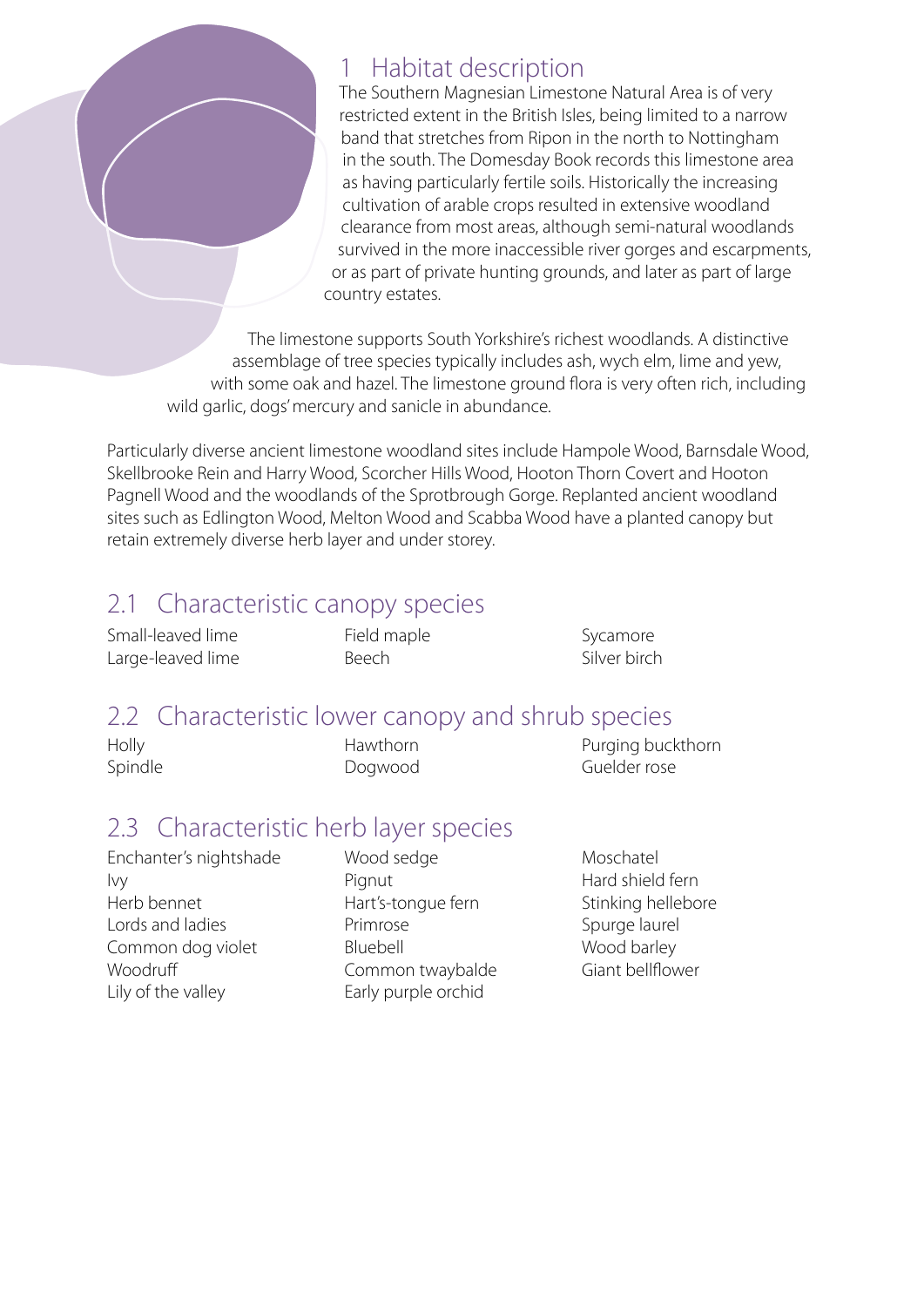# 3 Current factors causing loss or decline

- There is a lack of traditional woodland management on many sites as there are few markets for the products of coppicing and pollarding.
- Uncontrolled grazing by deer and rabbits may decrease structural diversity and reduce natural regeneration.
- Invasion by non-native species.
- Major disruption to woodland can be caused by large-scale harvesting techniques and replanting using non-native species reduces habitat quality.
- Dead wood habitats are lacking in many public woodlands, where standing dead trees or dead limbs are often removed for reasons of public safety.
- Fragmentation and loss caused by development.<br>• Incontrolled access and inappropriate recreation
- Uncontrolled access and inappropriate recreational use.

### 4 Objectives, targets & proposed actions

| Objective                                                                                                              | <b>Target</b>                                                                   | Ref | Action                                                                                                                                                                                                                                                                                                                                                                                                                                                                                                                                                                                                                                                                                                                     | <b>Lead &amp; Partners</b>                                                                                                                                                                                    |
|------------------------------------------------------------------------------------------------------------------------|---------------------------------------------------------------------------------|-----|----------------------------------------------------------------------------------------------------------------------------------------------------------------------------------------------------------------------------------------------------------------------------------------------------------------------------------------------------------------------------------------------------------------------------------------------------------------------------------------------------------------------------------------------------------------------------------------------------------------------------------------------------------------------------------------------------------------------------|---------------------------------------------------------------------------------------------------------------------------------------------------------------------------------------------------------------|
| 2) To restore degraded sites<br>and ensure appropriate<br>management of Magnesian<br>Woodland.                         | 3 additional sites with<br>management plans by 2008<br>and a further 3 by 2010. | 2.1 | Develop/review and implement<br>woodland management for<br>woodlands in public ownership.<br>Ensure compatibility with<br>HAPs and SAPs. Review Site<br>Management Plans on a minimum<br>10 year cycle.                                                                                                                                                                                                                                                                                                                                                                                                                                                                                                                    | DMBC, Natural<br>England (NE),<br><b>Forestry Commission</b><br>(FC), Yorkshire Wildlife<br>Trust (YWT), Don<br>Gorge Strategic<br>Partnership (DGSP)                                                         |
|                                                                                                                        | 6 sites with active<br>management by 2008 and a<br>further 6 by 2010.           | 2.2 | Identify land owners of existing<br>SSI woodlands. Provide assistance<br>to owners seeking funding and/or<br>assistance for appropriate nature<br>conservation and woodland<br>management operations,<br>including:<br>selective felling of non-<br>$\bullet$<br>natives,<br>removal of invasive species,<br>replanting of native species,<br>$\ddot{\phantom{0}}$<br>re-introduction of traditional<br>management (e.g. Coppicing<br>promotion of natural<br>regeneration by preventing<br>grazing by herbivores.<br>Monitor the effectiveness of<br>the management, by regular<br>assessment of critical habitat<br>features and selected key or<br>indicator species, and review the<br>management regime as necessary. | DMBC, Farming and<br><b>Wildlife Advisory</b><br>Group (FWAG), FC,<br>NE, DGSP, Private<br>landowners<br>NE able to<br>incorporate into<br>Environmental<br>Stewardship once<br>sites have been<br>identified |
| 3) To create 8 ha of W8<br>woodland linked to existing<br>woodlands within the<br>Magnesian Limestone<br>Natural Area. | 2010.                                                                           | 3.2 | Use new woodlands to link existing<br>woodland sites (also calcareous<br>grassland sites).                                                                                                                                                                                                                                                                                                                                                                                                                                                                                                                                                                                                                                 | DMBC, YWT, FWAG,<br>FC, NE, Private<br>landowners                                                                                                                                                             |
| 4) Raise public awareness of<br>the importance and special<br>characteristics of Magnesian<br>Limestone Woodland.      | 1 per year.                                                                     | 4.2 | Run species survey and<br>identification workshops open to<br>the general public.                                                                                                                                                                                                                                                                                                                                                                                                                                                                                                                                                                                                                                          | Doncaster Naturalists'<br>Society (DNS), DGSP                                                                                                                                                                 |
|                                                                                                                        | Leaflet for 1 site by 2010.                                                     | 4.3 | Provide interpretive leaflet to<br>explain the special value of<br>Magnesian Limestone Woodlands<br>and include a map showing the<br>location of more accessible sites.                                                                                                                                                                                                                                                                                                                                                                                                                                                                                                                                                    | DBMC, NE, YWT,<br><b>DGSP</b>                                                                                                                                                                                 |